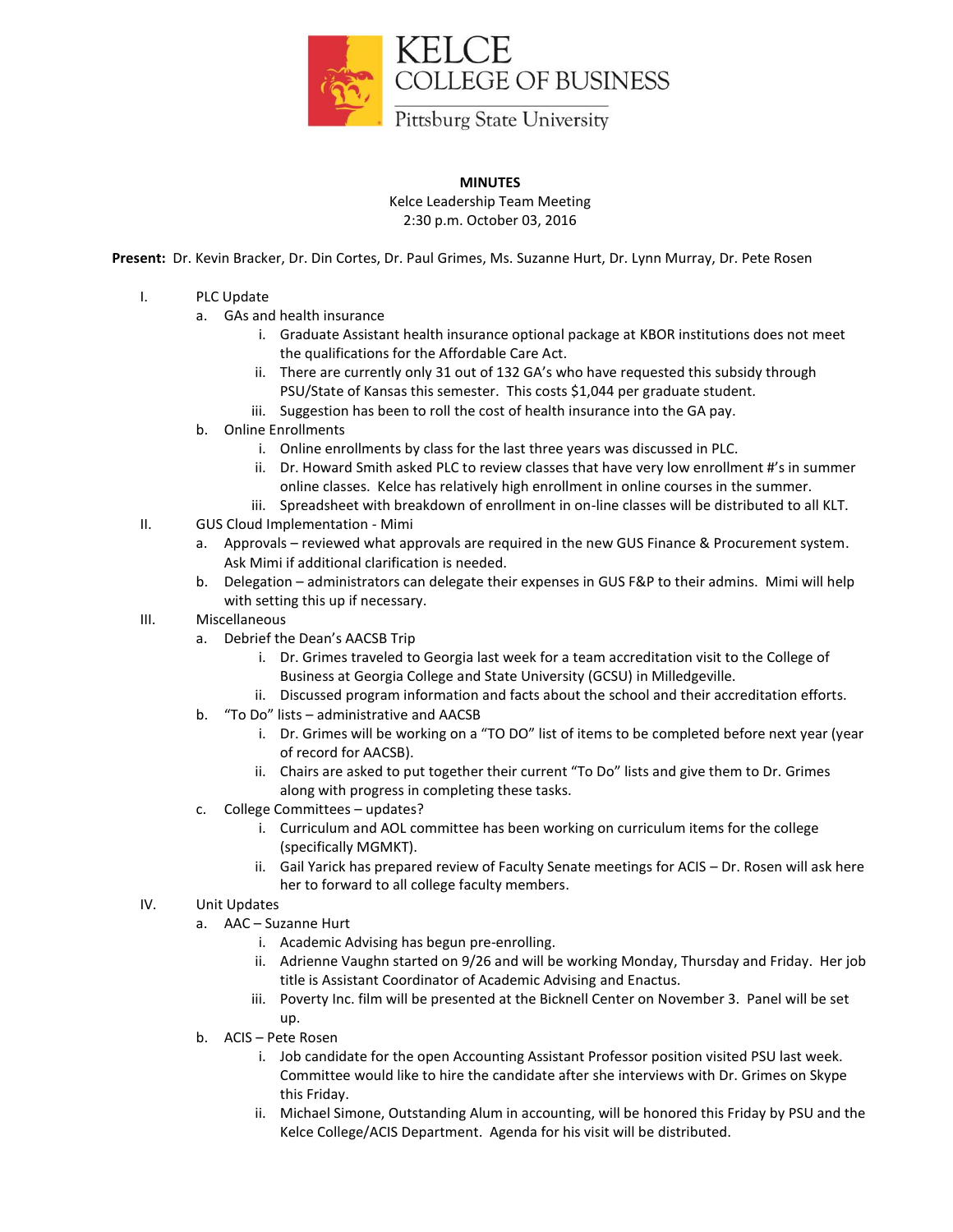- c. EF&B Kevin Bracker
	- i. Dr. Binder has completed his dissertation defense and passed.
	- ii. Mike McKinnis was involved in an automobile accident last week. He returned to work this week.
	- iii. Curriculum items for the department are complete and need to be put into the Curriculum Briefcase.
- d. MBA Din Cortes
	- i. Attended PLC meeting last week while Dr. Grimes was out.
		- 1. He summarized the meeting and concerns regarding international student admissions policies.
		- 2. Conditional status admissions will not be allowed at PSU per this new policy.
		- 3. MBA program will strive to put together an admissions track specifically for international students. Other graduate programs on campus will also work toward this type of admissions process.
	- ii. Heather Hartong will be the KCOB student rep for the university CFO search committee.
- e. MGMKT Lynn Murray
	- i. Catalog curriculum changes have been approved by the department committee, and Dr. Murray is working on getting the changes typed up.
	- ii. Business Bash (for freshmen) will take place from 6:00-7:30 p.m. on October 10 in Gorilla Village. Freshman Experience instructors will send out invitations to those students – about 250 total. Tables are available for clubs and organizations. Contact person is MGMKT GA, Sarah Freeman. John Botts will be doing his cotton candy business at the event.
	- iii. Dessert reception is the night before the Career Fair. Sarah and Dr. Murray are planning this event.
	- iv. 4 international trips planned for Study Abroad Korea, China, Ireland and France. Dr. Dalecki is currently teaching a class in Paraguay. Trips will be promoted in Kelce and all over campus.

## V. New Business

- a. Dr. Steve Horner attended the meeting to give an update on the general education leadership review team.
	- i. Distributed background information on why the taskforce has been formed. Initiative was from Faculty senate. Met with Faculty Senate, Registrar and her assistant to discuss the timeline. Will be meeting with unclassified staff senate tomorrow.
	- ii. Focus groups will be formed to gather information.
	- iii. Timeline is to have something ready to submit to faculty senate by November 2018.
		- 1. They are currently in the discovery phase which will be wrapped up in February.
		- 2. Defining stage will come next and should be complete in May-June of 2017.
		- 3. Design process report is anticipated to be complete late in the spring 2018 semester.
	- iv. Dr. Grimes thanked Dr. Horner for his dedication and participation in the general education review process.
- VI. Old Business
	- a. Carry Forward OOE balances procedure for expending funds
		- i. Discussed procedures for expending FY 16 OOE funds that were carried forward from all Kelce accounts to the Dean's OOE account.
		- ii. Mimi will do some checking and will get back with KLT with possible options.
	- b. Dr. Kevin Bracker will be honored as University Professor at a reception tomorrow afternoon.
	- c. Discussed MBA course schedule for the spring 2017 semester. It was agreed to work on a long-range schedule for MBA courses.
	- d. Deadlines for sabbatical, promotion, tenure, etc. were discussed.
	- e. Summarized Golf Tournament 10/3/16.
- VII. Adjourn 4:15 pm